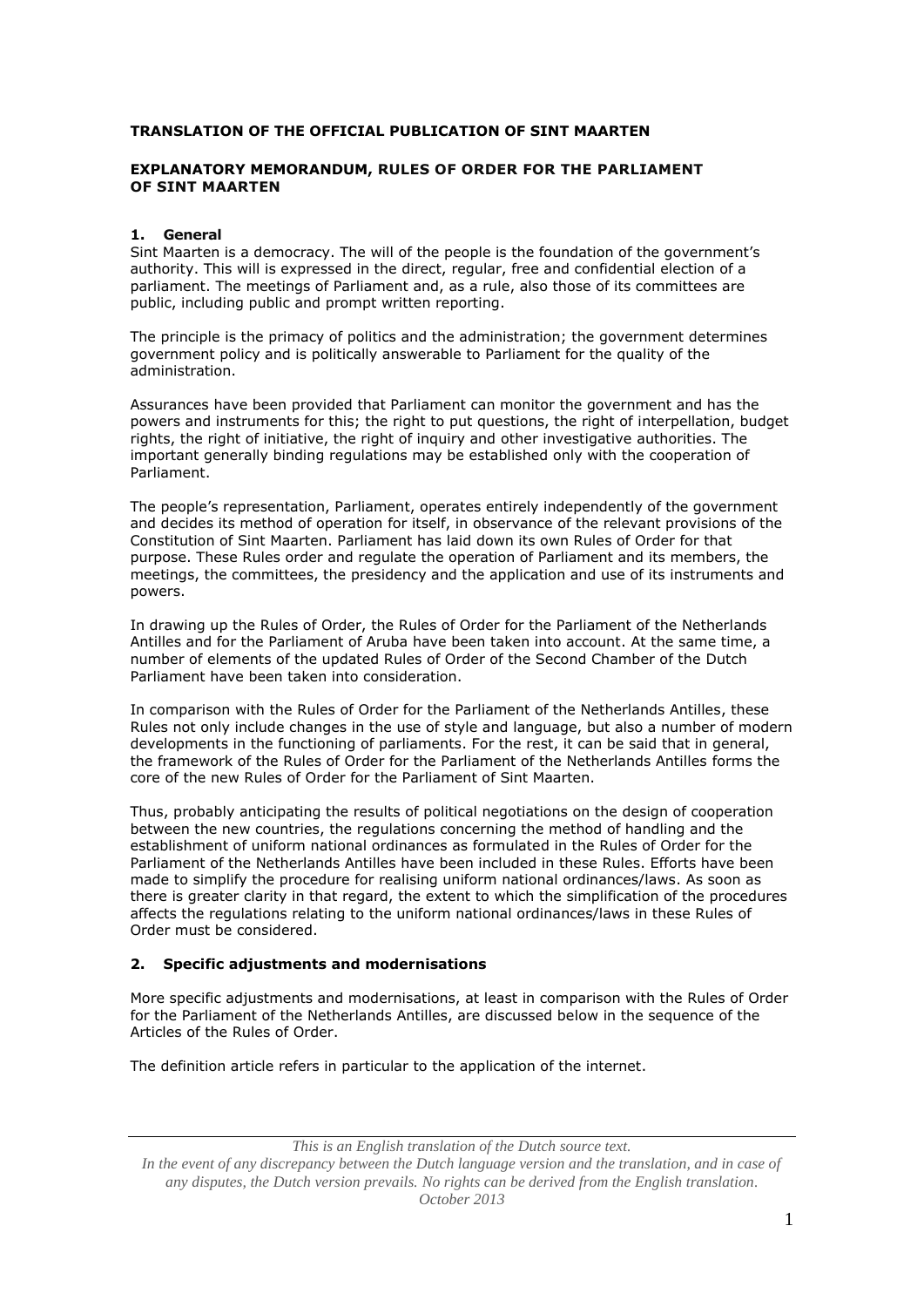The Rules of Order open up the possibility of appointing deputy presidents, in addition to the president, such as one from each parliamentary party, in the order of the size of the parliamentary parties. The president and deputy presidents form the presidium. The presidium could simultaneously fulfil the roles of agenda committee, housekeeping committee and the group of parliamentary party leaders. This avoids the president finding himself, willingly or unwillingly, in the position of the sole controller. The presidium is supported by the Clerk to the Parliament.

In order to secure independence from the government, Parliament establishes its own estimate/budget on the proposal of the presidium and manages its own financial resources. The Clerk to the Parliament is responsible for the day-to-day management. Parliament sets its own rules for the allocation of financial resources to the parliamentary political parties.

In contrast to the older Rules, these Rules contain regulations concerning the formation, existence and functioning of parliamentary parties in Parliament.

In order to realise the constitutional right of petition, the Rules include the installation of a petitions committee. This committee acts in the same way as other committees and reports annually to Parliament with regard to the settlement of petitions addressed to Parliament.

According to the older Rules, in principle the committees meet in private. That principle appears to be counter to modern views on the functioning of parliaments. For that reason, these Rules regulate that in principle, committees meet in public unless Parliament decides that meetings of certain committees can be held in private. Committees are expected to conduct procedural meetings (in private) at which their own working methods, agendas and programming are discussed.

A number of adjustments and modernisations have also been included in the chapter concerning public meetings. For example, the regulation of activities prior to each public meeting has been regulated more clearly than in the past. Regulations that make urgent debates with the government possible have also been included. There will certainly be a need for this instrument.

In contrast to the older Rules, these Rules include the possibility that the president will allow brief interruptions in a speaker's address, without an introduction. The president shall devote extra attention to steering such interruption debates on the right track.

The right of amendment is included in a separate chapter in order to emphasise the importance of this parliamentary power.

Article 89 contains a provision that was not included in the older Rules. The Article states that in the final instance, Parliament regulates its own working methods. If none of the members object, Parliament may always decide to derogate from the provisions of the Rules of Order, at least if the derogations do not conflict with the Charter, the Constitution, the Mutual arrangement or any other statutory provision.

## ARTICLE-BY-ARTICLE SECTION

#### Article 1

In contrast to the Rules of Order for the Parliament of the Netherlands Antilles, a definition article is included in these Rules of Order. This assumes use of the internet.

#### Article 2 up to and including 5

The Articles concerning the investigation of the credentials are consistent with the regulations referred to in Chapter VIII of the Elections Act Article 3(2) refers to a public 'assembly' in order to show that a parliament that is resigning or has been dissolved cannot hold a meeting, within the meaning of the Rules of Order.

*This is an English translation of the Dutch source text.*

*In the event of any discrepancy between the Dutch language version and the translation, and in case of any disputes, the Dutch version prevails. No rights can be derived from the English translation. October 2013*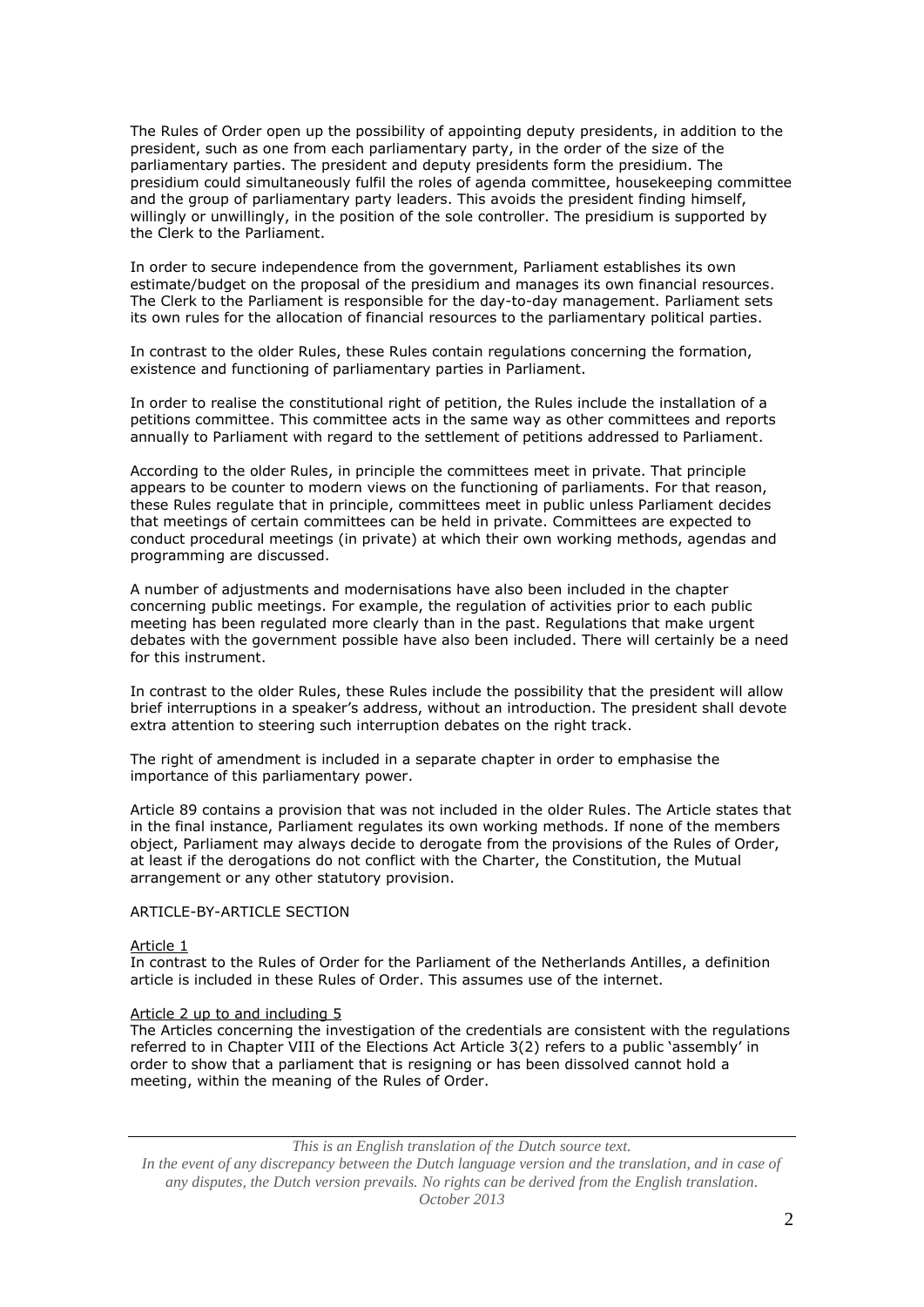# Article 8

This Article describes the tasks of the president. The use of language has been modernised in comparison with the Rules of Order for the Parliament of the Netherlands Antilles and those of Aruba and the list of tasks is a compilation of the lists in the aforementioned Rules of Order. This Article authorises the president to attend sessions of any parliamentary committee.

# Article 11

The inclusion of the functioning of a presidium in the Rules of Order is new. The presidium will act as an agenda committee, housekeeping committee or as the 'Seniorenconvent' (the committee of the leaders of the parliamentary parties). In substantive terms, the presidium also acts as the employer for the staff of the Department of the Clerk to the Parliament. The formalisation of a presidium avoids the president, willingly or unwillingly, playing an overlyemphatic and determining role in the operation of Parliament. The presidium is supported by the Clerk to the Parliament.

## Article 12

In order to emphasise the independence of the position of Parliament in relation to the executive authority, the legal position, remuneration etc. of the Clerk to the Parliament and the staff of the Department of the Clerk to the Parliament are regulated by law, as laid down in Article 51 of the Constitution. The same type of regulation was recently proposed for the personnel of the Parliament of the Netherlands Antilles.

# Article 14

In relation to the aforementioned necessary independent position of Parliament, the power of Parliament to draw up its own budget is self-evident. Until recently, this had not yet been regulated for the parliaments of the Netherlands Antilles and of Aruba. This Article develops this important principle for Parliament.

## Article 15

The regulation of the functioning of the parliamentary parties in these Rules of Order is also not included in the Rules of Order of the parliaments of the Netherlands Antilles and of Aruba. The formal recognition that Members of Parliament elected from the same list of candidates form a parliamentary party is important for regulations in these Rules of Order and for a number of other regulations, including the regulation that facilitates the functioning of parliamentary parties through e.g. equipment and personnel.

## Article 18 up to and including 22

In comparison with the regulation of the committees in the Rules of Order for the Parliament of the Netherlands Antilles, these Articles regulate a number of modernisations and expansions for the functioning of the committees. For example, the possibility of forming a special committee is regulated. Committees of this type may be mandated to conduct inquiries into special, unique, once-only, large-scale matters. At the same time, a petitions committee is instituted in order to handle applications and petitions submitted to Parliament. This is consistent with the constitutional right of petition regulated in Article 7 of the Constitution. These regulations assume that in principle, committee meetings are public, unless privacy is appropriate. The Rules of Order for the Parliament of the Netherlands Antilles are still based on the principle of private committee meetings.

## Article 23 up to and including 26

The regulation of preliminary inquiries by committees, as included in these Articles, is largely related to the regulation in the Rules of Order for the Parliament of the Netherlands Antilles. The central committee reports on draft legislation directly to the government, not to the Governor. The other committees report at all times to Parliament, via the president; the central committee also does this on inquiries into matters other than draft legislation and Kingdom Acts.

*This is an English translation of the Dutch source text. In the event of any discrepancy between the Dutch language version and the translation, and in case of any disputes, the Dutch version prevails. No rights can be derived from the English translation. October 2013*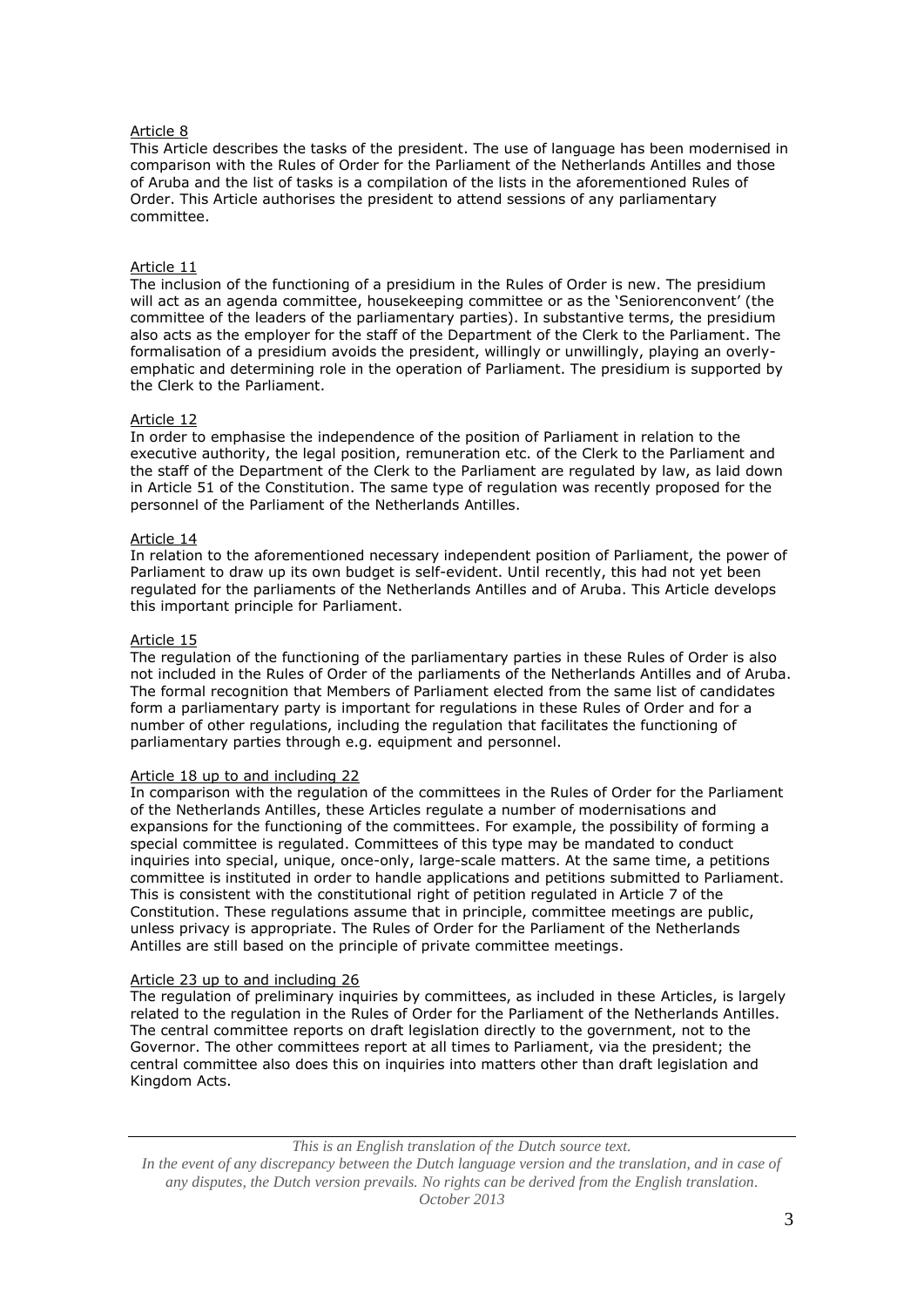# Article 27

This Article includes the possibility to send members notices convening meetings in ways other than in writing, such as via the internet, if written notification is not possible.

## Article 28(2)

This Article assumes a Parliament consisting of 15 members.

#### Article 29

The requirement still included in the Rules of Order for the Parliament of the Netherlands Antilles that meetings should be convened within twice times 24 hours if no quorum was present is no longer included in these Rules of Order. The president or the presidium determine the new time for the convention of the meeting.

## Article 31

This Article grants the president the possibility of suspending or closing a meeting if he regards this as desirable in view of the course of the work or in order to maintain public order. This regulation is not included so explicitly in the Rules of Order for the Parliament of the Netherlands Antilles.

## Article 33

The requirement laid down in the Rules of Order for the Parliament of the Netherlands Antilles that the minutes of the next meeting must be approved has not been not included in these Rules of Order. Naturally, the term Governor has been replaced by government.

## Article 34

This Article provides that on the opening of a session, a 'regulation of activities' may take place. This regulation replaces the older provision in the Rules of Order for the Parliament of the Netherlands Antilles.

## Article 35

This Article explicitly regulates the possibility of holding an 'urgent debate'. The Rules of Order for the Parliament of the Netherlands Antilles did not provide for this possibility so explicitly. It is assumed that the political desire to conduct an urgent debate will arise occasionally.

## Article 37

The Article authorises the president to permit interruptions. The interruption of speakers, to be regulated by the president, is common practice in the functioning of parliaments. The Rules of Order for the Parliament of the Netherlands Antilles and those of Aruba do not provide for the phenomenon of interruption. On the contrary, these Rules of Order explicitly regulate that a speaker may not be interrupted.

#### Article 39

This Article provides, among other things, that motions to be submitted must be 'concisely and clearly formulated'. The Rules of Order for the Parliament of the Netherlands Antilles do not include this requirement.

#### Article 41

The provision in these Rules of Order that the president may remind the speaker to comply with the Rules of Order was not included in the old Rules of Order. This general provision is developed in the following Articles, which were included in the old Rules of Order.

#### Article 43 *et seq.*

The 'order provisions' are formulated more concisely in these Rules of Order than in the Rules of Order for the Parliament of the Netherlands Antilles. Substantively, there is no difference. The formulation of this Article is based on the Rules of Order for the Parliament of Aruba.

*This is an English translation of the Dutch source text.*

*In the event of any discrepancy between the Dutch language version and the translation, and in case of any disputes, the Dutch version prevails. No rights can be derived from the English translation. October 2013*